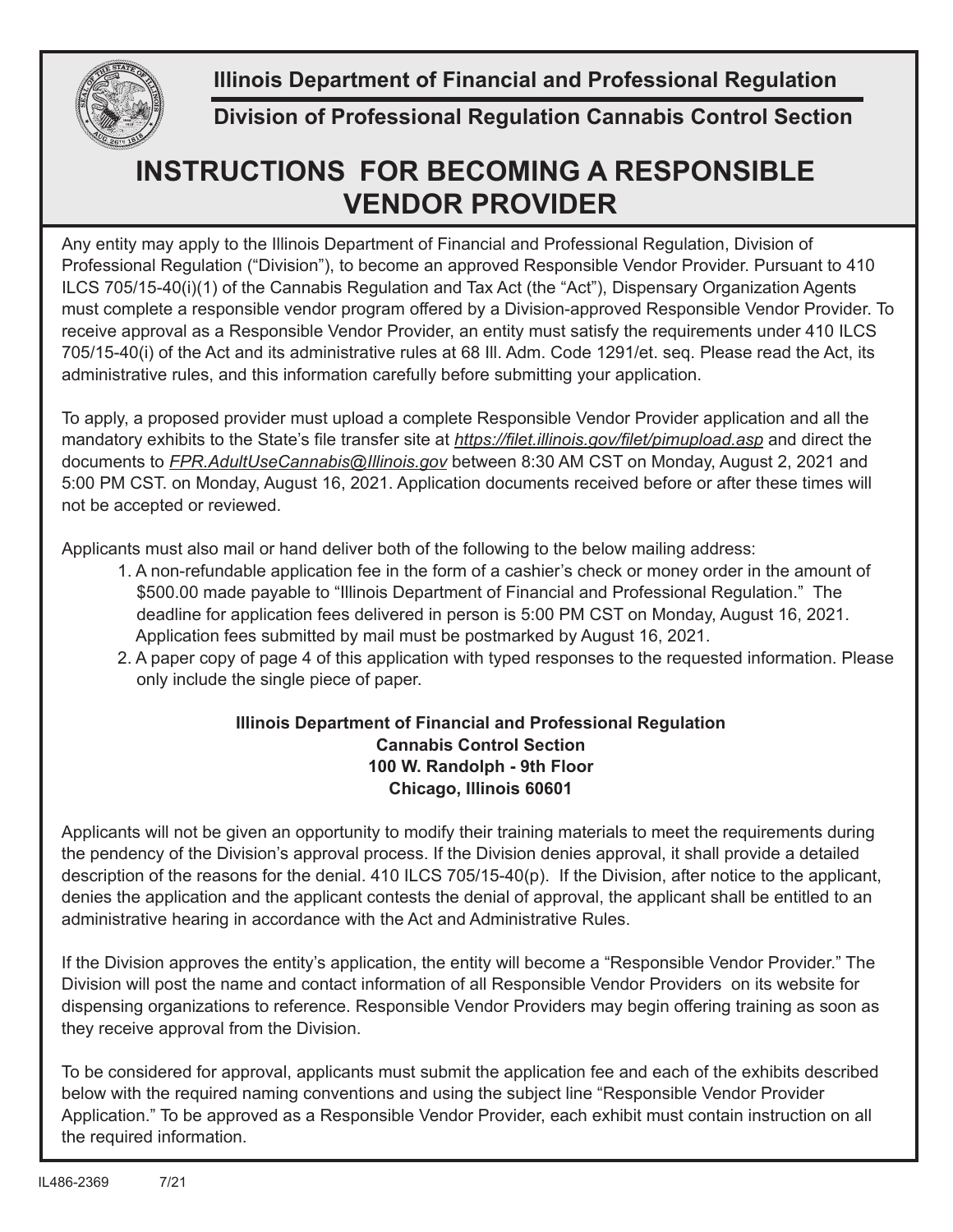| <b>EXHIBIT LETTER</b> | <b>NAMING CONVENTION</b>                                                               | <b>INFORMATION TO COVER</b>                                                                                                                                                                                                                                                                                                                                                                                                                                                                                               |  |
|-----------------------|----------------------------------------------------------------------------------------|---------------------------------------------------------------------------------------------------------------------------------------------------------------------------------------------------------------------------------------------------------------------------------------------------------------------------------------------------------------------------------------------------------------------------------------------------------------------------------------------------------------------------|--|
| A                     | Application Form [applicant FEIN]<br>*Must also be physically submitted, see<br>above. | A readable PDF of the below form that includes the<br>applicant's contact and business information                                                                                                                                                                                                                                                                                                                                                                                                                        |  |
| B                     | Payment [applicant FEIN]<br>*Must also be physically submitted, see<br>above.          | A photocopy or scan of the cashier's check or money<br>order the applicant is submitting                                                                                                                                                                                                                                                                                                                                                                                                                                  |  |
| $\mathsf C$           | List of Owners [applicant FEIN]                                                        | A list of any individual with an ownership stake in the<br>applicant and a signed statement from each owner that<br>the individual does not have an ownership interest in<br>a cannabis business establishment and will meet all<br>the programmatic requirements of 68 III. Adm. Code<br>1291.120 & 1291.130                                                                                                                                                                                                             |  |
| D                     | List of Trainers [applicant FEIN]                                                      | A list of any individuals who may be delivering your<br>curriculum. For each individual, include (i) a resume<br>and/or curriculum vitae, (ii) a paragraph description of<br>each individual's relevant experience, and (iii) a signed<br>certification from each individual that they do not hold an<br>ownership interest in a cannabis business establishment.                                                                                                                                                         |  |
| Ε                     | Outline of Course [applicant FEIN]                                                     | A bullet point description of the curriculum to be covered<br>in the class                                                                                                                                                                                                                                                                                                                                                                                                                                                |  |
| F                     | Health and Safety Concerns [applicant<br><b>FEIN]</b>                                  | Information regarding the responsible use of cannabis, its<br>physical effects, onset of physiological effects,<br>recognizing signs of impairment, and appropriate<br>response in the event of overconsumption. This<br>section shall specifically include information on the health<br>risks associated with the use or abuse of cannabis, how<br>cannabis can affect an individual 's health, dosing, the<br>CAGE-AID test for detecting cannabis use disorder, and<br>the phone number for the Illinois Poison Center |  |
| G                     | DWI Laws [applicant FEIN]                                                              | Laws and regulations on driving while under the influence<br>and operating a watercraft or snowmobile while under the<br>influence. This section shall specifically include<br>information on possible penalties for refusing a chemical<br>test and the level of concentrations of<br>tetrahydrocannabinol that can form the basis for a driving<br>under the influence conviction                                                                                                                                       |  |
| Н                     | Sales to Minors [applicant FEIN]                                                       | Penalties levied under 6-20 of the Illinois Liquor Control<br>Act and Section 10-20 of the Act                                                                                                                                                                                                                                                                                                                                                                                                                            |  |
|                       | <b>Quantity Limits [applicant FEIN]</b>                                                | Information on the purchaser and patient quantity limits in<br>Section 1-1- of the Act and Section 10(a) of the<br>Compassionate Use of Medical Cannabis Program Act.                                                                                                                                                                                                                                                                                                                                                     |  |
| J                     | Forms of ID [applicant FEIN]                                                           | Proper forms of identification used to verify age as<br>provided in Section 10-20(e) of the Act, the forms of<br>identification that cannot serve as evidence of residency<br>such as a military ID or passport without a home<br>address, and proper methods for checking IDs.                                                                                                                                                                                                                                           |  |
| Κ                     | Safe Storage [applicant FEIN]                                                          | Preventing accidental consumption by minors by<br>storing cannabis in a locked place and/or in<br>child-resistant containers                                                                                                                                                                                                                                                                                                                                                                                              |  |
|                       | Inventory Tracking [applicant FEIN]                                                    | The requirements of Section 15-75 of the Act and<br>differences between the State Verification System as<br>defined in 68 IAC 1290.10 and any commercial inventory<br>system a dispensing organization may use separately to<br>track its inventory and process sales. This section must<br>highlight the importance of verifying the dispensary's<br>inventory against the State Verification System                                                                                                                     |  |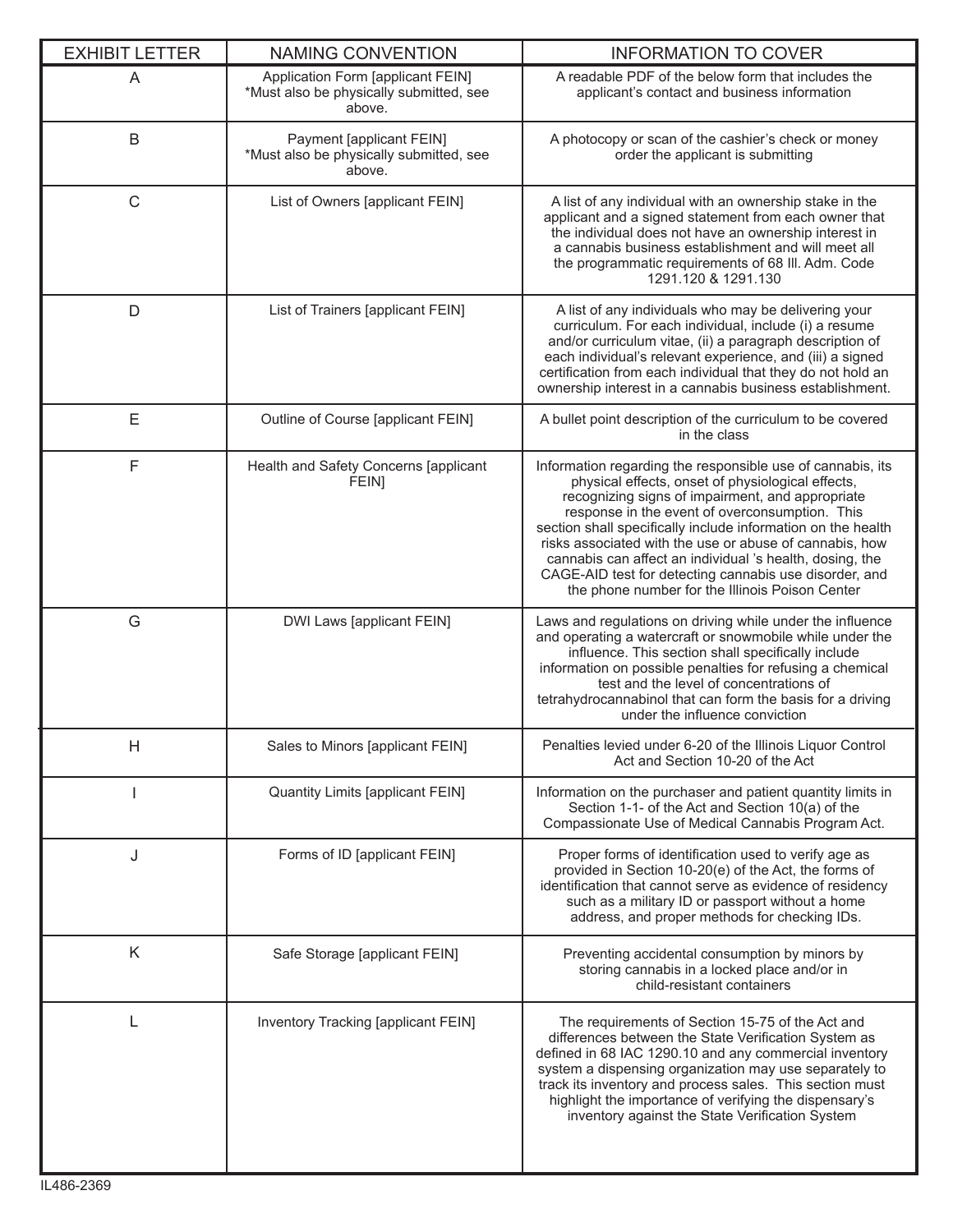| <b>EXHIBIT LETTER</b> | <b>NAMING CONVENTION</b>                 | <b>INFORMATION TO COVER</b>                                                                                                                                                                                                                                                                      |  |
|-----------------------|------------------------------------------|--------------------------------------------------------------------------------------------------------------------------------------------------------------------------------------------------------------------------------------------------------------------------------------------------|--|
| M                     | Waste Management [applicant FEIN]        | Proper disposal and destruction procedures in<br>accordance with Section 15-90 of the Act                                                                                                                                                                                                        |  |
| N                     | Health and Safety 2 [applicant FEIN]     | Guidance for employers and employee safety issued by<br>the Illinois Department of Public Health or local health<br>departments.                                                                                                                                                                 |  |
| $\circ$               | Security [applicant FEIN]                | Location of surveillance cameras under Section 15-100<br>of the Act, the Division and Illinois State Police's ability<br>to remotely access all surveillance systems, and the re-<br>quirement that all recordings be saved by the dispensary<br>for at least 90 days.                           |  |
| $\mathsf{P}$          | Inspections [applicant FEIN]             | Instructions on allowing inspections by the Division,<br>Illinois State Police, and local law enforcement and the<br>best practices for verifying with the relevant agencies that<br>such individuals are authorized to inspect the dispensary.                                                  |  |
| Q                     | Purchaser Privacy [applicant FEIN]       | HIPAA protections for medical cannabis patients,<br>prohibitions on collecting adult use purchaser personal<br>information without the purchaser's consent, and a<br>responsibility to maintain a patient/purchaser's<br>confidentiality if encountering such person's outside the<br>dispensary |  |
| $\mathsf{R}$          | Packaging and Labeling [applicant FEIN]  | Packaging and labelling requirements found in Section<br>55-21 of the Act and 8 III. Adm. Code 1000.420                                                                                                                                                                                          |  |
| S                     | Educational Information [applicant FEIN] | Current educational information provided by the Division                                                                                                                                                                                                                                         |  |
| Τ                     | Fee Schedule [applicant FEIN]            | A fee schedule for rates the applicant plans to charge                                                                                                                                                                                                                                           |  |
| U                     | <b>Tests [applicant FEIN]</b>            | A blank copy of the pre-test and post-test required by 68<br>III. Adm. Code 1291.20(a)(2)                                                                                                                                                                                                        |  |

If you have questions, please contact the Division at *FPR.AdultUseCannabis@Illinois.gov.*